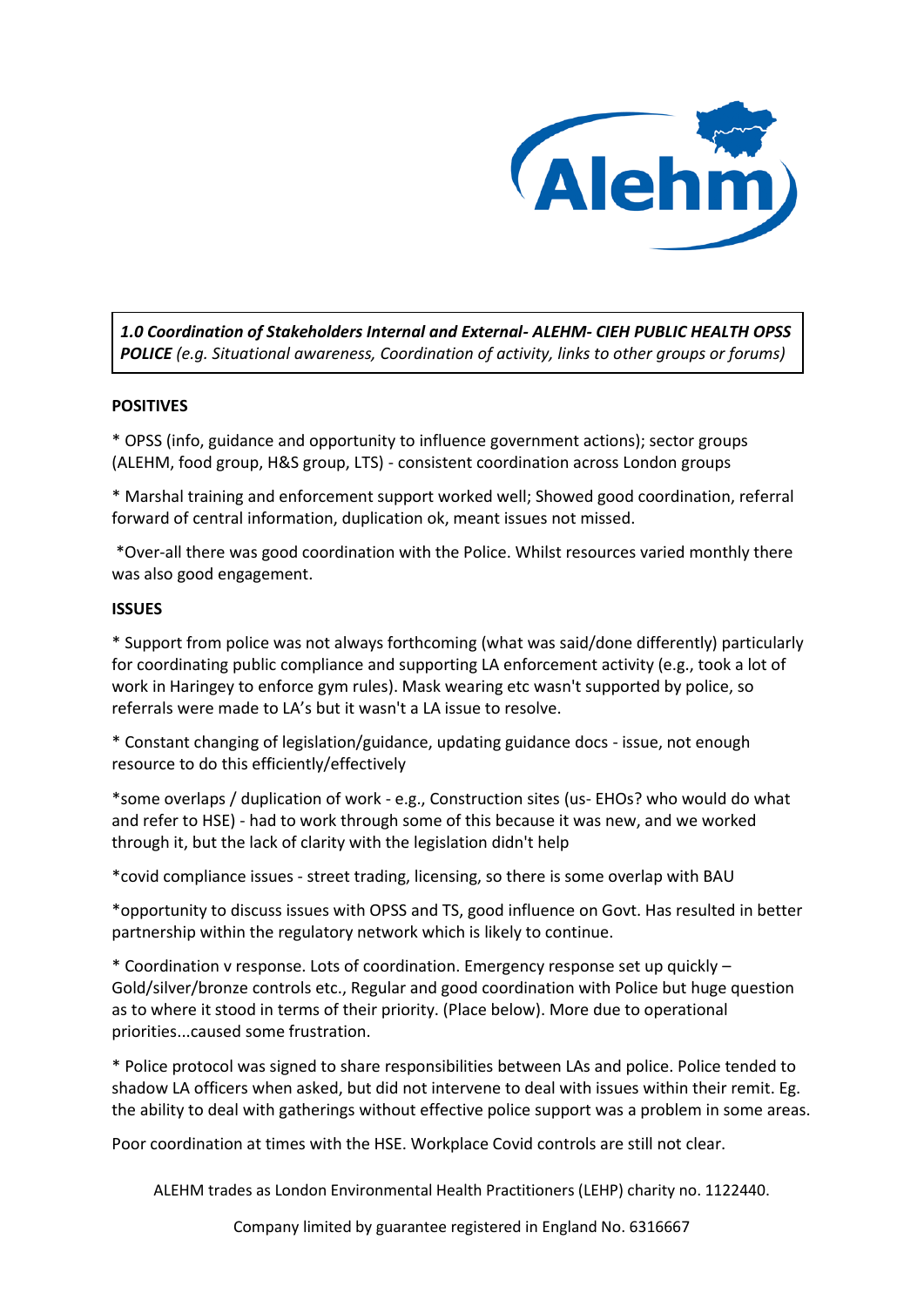Police – Involved in joint response at Borough Market - a focussed operation, and they raised engagement. Launched on the back of good NTE connections. However, routine dealing with issues such as non - isolaters or not wearing masks were not a priority for the Police. Cross agency working at the right level was more difficult to establish and make operational. Police v Fire service who did what? Differing priorities made it more challenging for LA's. Depleted resources impacted responses.

**How can this be improved going forward?** to respond to complaints quickly!

- Weekly task meetings with Police were helpful but the level of response was dependent on resources. Role - shadowing only. Could have had basic engagement whilst out with our officers. The police role seemed to be down to their level of briefing.
- Training awareness, use of their own powers.
- Variable! HSE and PHE conversation outcomes PH problem/concern unless specific to the workplace, however, responsibility for drafting guidance not shared with LA's. Many queried who was speaking to them on our behalf?

## **Actions:**

 **Arrange a high-level meeting with UKHSA (formerly PHE ) and HSE to ensure the local authority joint public health and health and safety enforcement role is adequately represented at any discussions on policy and proposals that affect local authority activity.**

*2.0 Communications- Engagement between groups and Business (e.g. Media campaigns, signposting of information, method, style and frequency of communications) Within London and Nationally*

## **POSITIVES**

\* working with public health re: surge testing and identifying tenants in HMOs, sharing that information

\* Approved 'Covid Safe accreditation schemes' provided opportunity to engage with businesses to ensure they had access to available support packages. Also provided a visual presence and driving home message. Effective but resource intensive.

\* Comms moved to trusted voices in the Community - Charity and Faith groups. Great engagement and support. Helped to overcome 'distrust' ....Covid Champions gave good insight to improve messages. Avoids Comms fatigue.

\*Visual presence on the street from day one. Immediate guidance on regs to ensure compliance. Lots of materials and resources shared with businesses. Demanding but effective messaging. Received positive feedback from MOTP. EH were very present and engaged with high level dialogue with PHE, Licensing. Positively positioned to influence and be effective. AIM to maintain the message of our importance in comms and compliance!

## **ISSUES**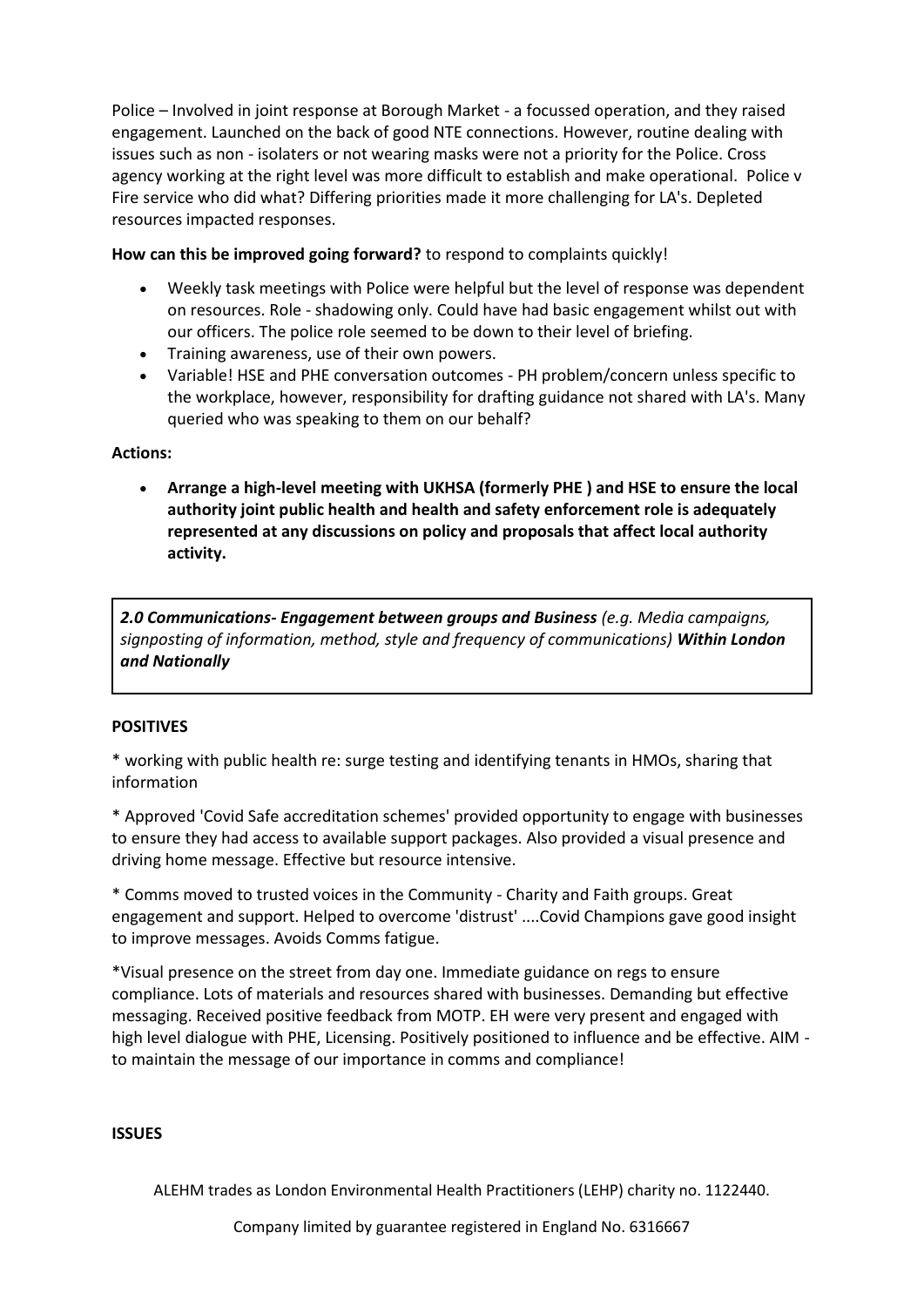\* campaign for safe businesses "Do the right thing- Covid safer" - timing was a challenge as went back into lockdown.

\* Open space that didn't fall within the enforced law regime - increase of tables in parks / in public space / possible road closures - coordinated and balanced approach to use of space was tricky

\* Mixed messages and unclear comms from central Govt. e.g. messages with regards to High St regen v warnings with regards to face coverings. Difficult! With High Street management - Task force groups formed. Will now be permanent! Value both ways. "Do more! but what...?" limited by change in guidance or repeat of messages. Clarity on messages...!! (Push by Members and Leaders at times.)

Businesses welcomed advice and support but also did not want too many visits, e.g. Islington set up a red/amber/green assessment scheme and businesses visited too frequently did not welcome the visits.

## *3.0 Compliance - Use of Marshalls, Law, Enforcement*

## **POSITIVES**

\* Covid marshals generally worked well and could be used in future for other areas of work.

One central inbox for triaging / coordinating responses worked well (RAG code). Continuity of evidence to take enforcement action e.g. contemporaneous notes etc., Keeping up with the changing regulations!

\* On street triaging too. \*HASAWA - clear steer from Govt. Sec 20 powers

\*ALEHM - coordinated discussion on this. \* Marshalls good \*Engagement great for triaging.

## \***Enforcement of FPN's - good results in terms of payments. Pushed for in other regimes – such as Food enforcement. Payment of FPNs was reasonably high.**

\* Operated Accreditation scheme. Lots of work on the Street. Allocated some key tasks to other teams e.g. Licensing.

\* Noted that all boroughs present confirmed that compliant business generally remained compliant and those that had a history of non-compliance generally had poorer levels of covid compliance. Generally observed by a few LA's.

## **Action: Future focus of activity should be chronically non-compliant businesses**

#### **ISSUES**

\*Expectation v reality. Restriction regs changing often.. Standards, less clear...e.g WFH message guidance, complaints ER requested individuals to come into work...Our duty??

\*HASAWA - not designed to deal with PH issues. Employee focussed. Clear cut issues are ok to act with but ... less effective on broader issues.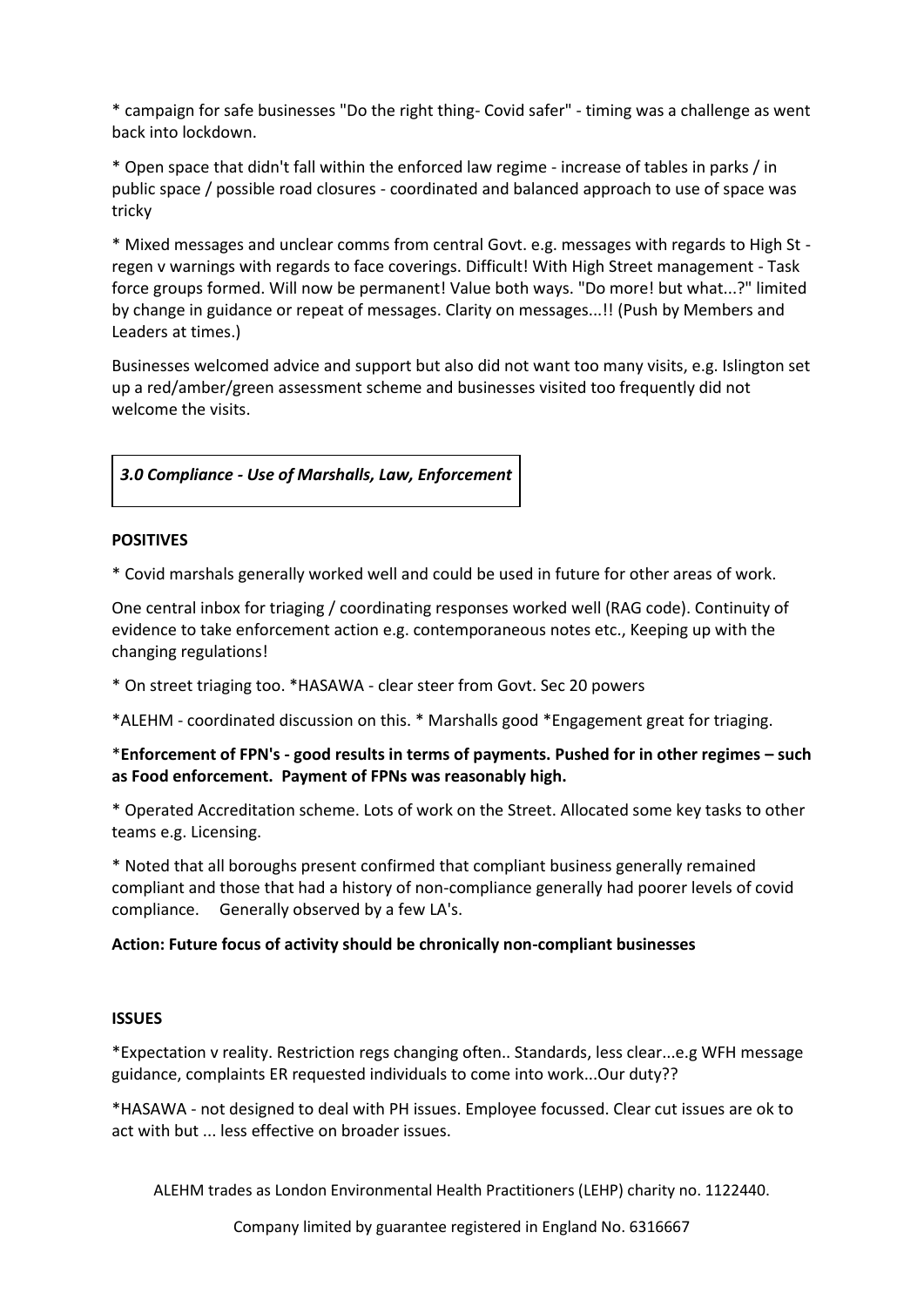- \* Ever changing picture with decline in Covid cases.
- \* difference in messages centrally and locally (Govt.)

\*Construction sites - lack of understanding - Noise and dust complaints. Working till 21.00 - still challenging! Bonfires - discouraged due to respiratory impacts, but they still occurred during lockdown! Happened on Construction sites too. Support from PH unavailable (financial). Field work to share messages. Parties in parks and car parks! BAU with regards to noise etc, less engagement by officers. Cases peaked as Officers WFH. **Limited enforcement as not accessing properties...not able to do SN assessments**. Supported enforcement in areas outside EH jurisdiction. Ltd police resources to deal with Noise!

\*RA led to visits continuing throughout lockdown. Would do public nuisance assessment as necessary. OOH Service continued! Visits internally continued. No resistance by officers. RA on a case by case basis. **Consistency of advice on risk across London.** Unlicensed Music events (UME's)- had specific cover on a week by week basis.

\*Extracts, re-opening of businesses - increased complaints. Construction - extended hours had a heavy impact on residents. Approx 40% increase in complaints!

\* Installation of NME- where possible. Improved pre-screening of residents, no car sharing, correct ppe...considered and organised by Managers. Had appropriate office space. Service by phone. Successful. Early intervention worked well!

Issues with UMEs widespread.

#### **Action: Review use of FPNs for other areas of legislation**

*4.0 Governance (Internal within Borough and External ) (e.g. Structure, membership, role & scope, meeting frequency, values, key deliverables, )*

#### **POSITIVES**

- \* RAG approach worked well in some Boroughs
- \* Good flow of meetings EH present, but...

#### **ISSUES**

- \* Too many groups?
- \* Better representation
- \* Updating became a task in itself

*5.0 Legislation and Guidance which laws worked well; what did not; other laws that worked*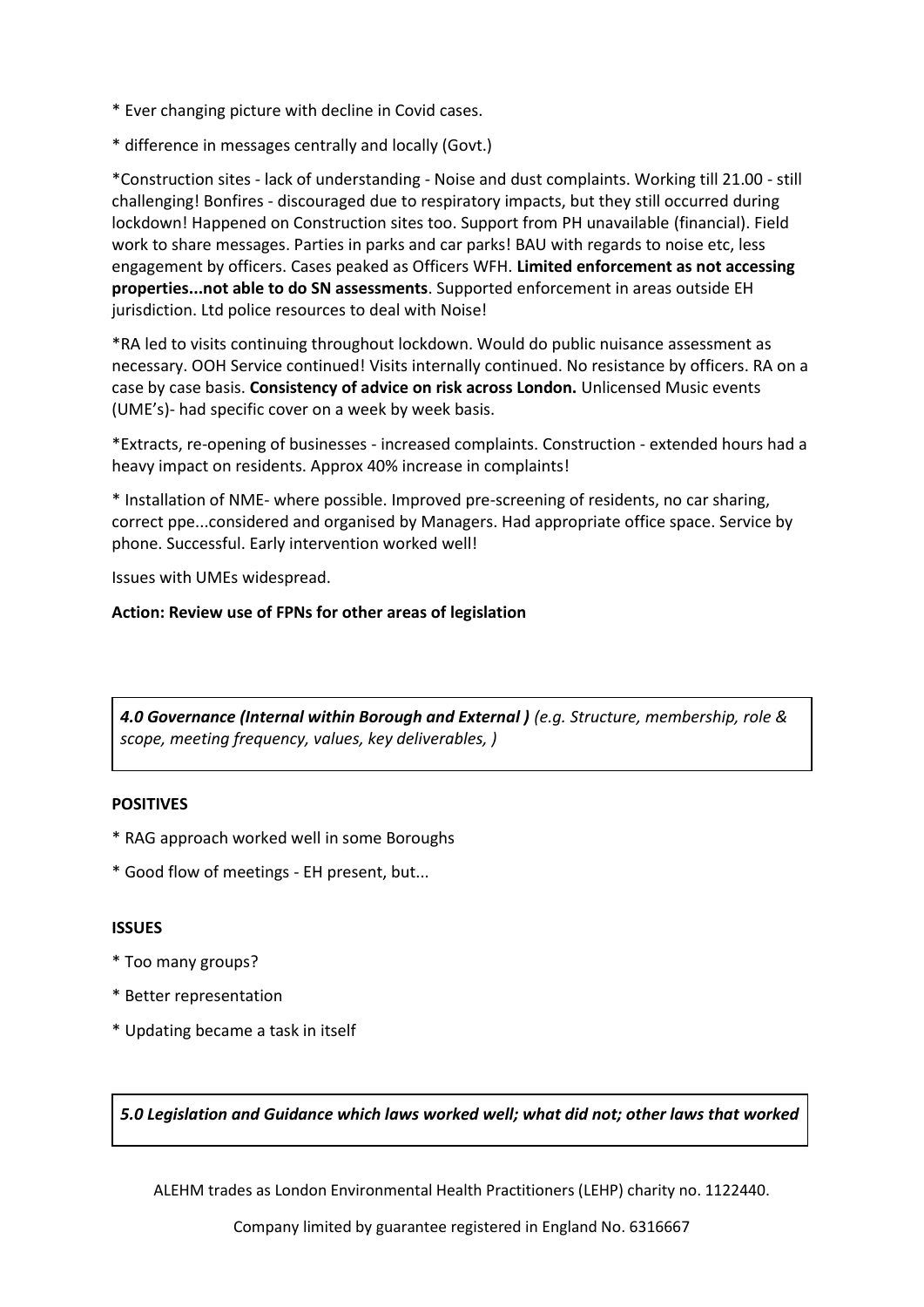## **POSITIVES**

\* Suite of comprehensive new legislation

\*Roadmap - very helpful! Encouraged early awareness and prep by businesses and regulators See Quote!! HM ICFRS = "widespread confusion in relation to the status of Government announcements and statements by ministers. Ministers asserting that their guidance – which had no higher status than requests – were in fact "instructions to the British people" inevitably confused people ……. Ministers may create criminal offences only if authorised by Parliament to do so; they may not do so by the simple expedient of demanding action from a podium or behind a lectern.

## **ISSUES**

\*Lack of sharing of good practice

HSE did not develop their support to assist LAs e.g. fine if business has no ventilation, no risk assessment but how do you deal with inadequacy within HSE enforcement framework? Although we were provided with more targeted powers, when trying to deal with specifics, the legal framework was too clumsy to be practical or deal with local issues. Government messaging re use of H&S legislation to control non-compliance didn't accord with powers. EH deals with risk and framework is not appropriate.

\*Strayed from the point on occasions; overloading of OPSS; data may not have influenced Govt. direction and decisions!

\* Late guidance; Not comprehensive - Car washes! not an essential journey!!! OPSS clarified the guidance!

\* Extension of Reg 3 beyond 27/9 confirmed as now extended to 24/03/2022

\* undermined by 'Pavement licensing' approach as the system was already in place to a degree. Pressured by time. Sometimes unhelpful to us as regulators.

\*PoE (Power of entry) not strong, or clear. Used ASB notice to close some premises - gym. Gaps in legislation.

\*Part 2a order, action PHA 1984 - anyone used it? Used CIEH toolkit - successful.

\*Direction Orders - require London-wide consultation - but....usefulness?

#### **Action:**

 **Look at extent of Direction orders and how useful they were as a deterrent How can we better share best practice? Identify practical sharing platform**

*6.0 Data & Analysis (e.g. Reporting templates/forms, modelling, information sharing, reports produced)*

#### **POSITIVES**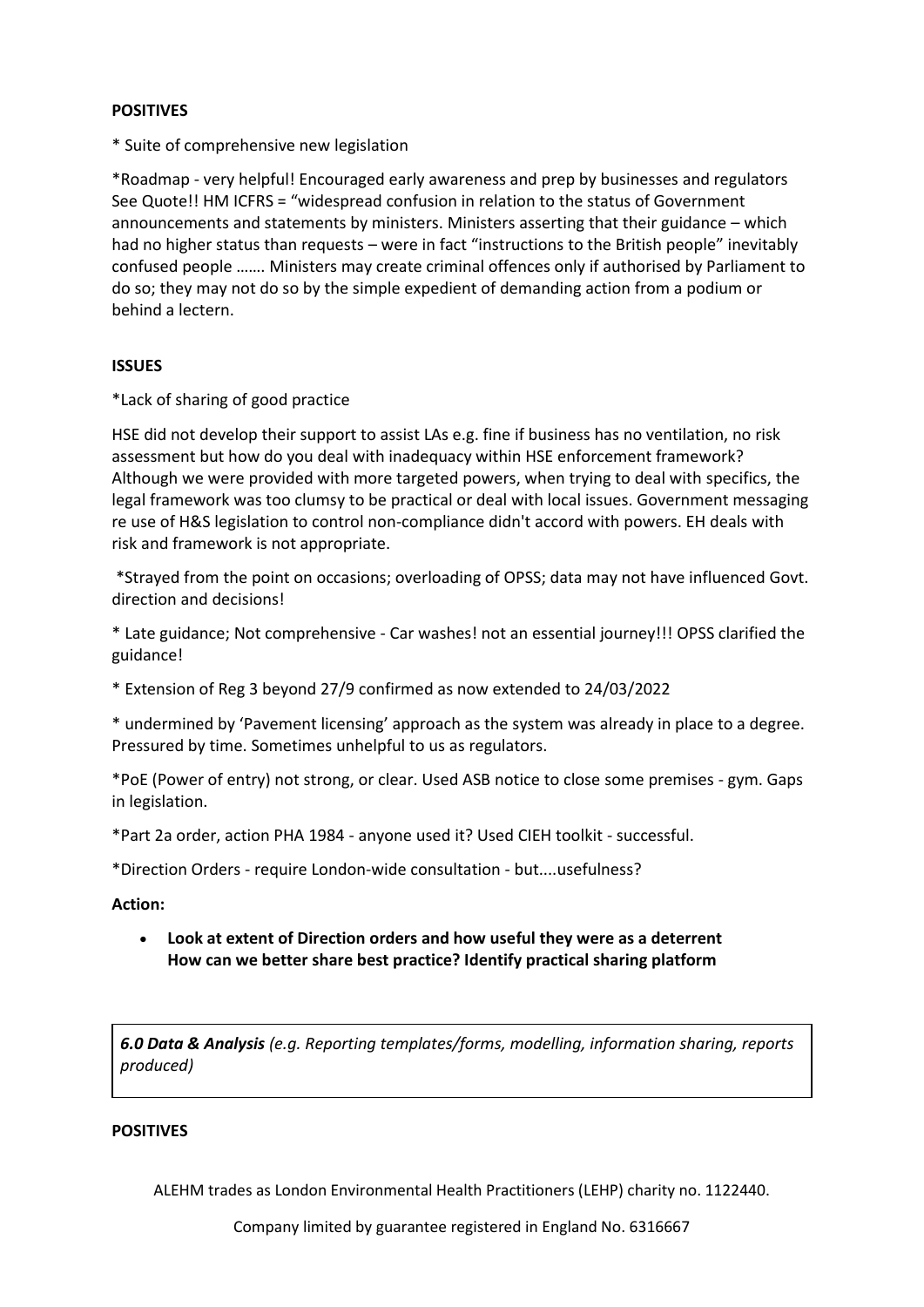- \* Shared stats via Chief Execs group. Useful.
- \*Local contact tracing meetings really went well!! **Could ALEHM get involved??**

### **ISSUES**

\*Several Places reported and lack of sharing (in terms of approaches to achieve compliance) **Have our own platform/forum to share problems and solutions on a weekly/monthly basis.**

\* use of more digitalised methods for data capture and data sharing; use of central dashboard –

\*internal requirements varied slightly but were demanding!!! Time intensive!!

\*Manual process of inputting and handling data: Difficult to achieve when regs changed so often. How meaningful was the info? Why was the data wanted - Outcome of funding? Update Members? (Not just about the numbers!!)

## **Action: Ensure that data collection is part of the initial emergency planning**

## *7.0 Finance and Resources (Requirement)Cash, Staff*

#### **POSITIVES**

\*Govt funding.. Having access to COMF monies to support enforcement.

#### **ISSUES**

\* Limitations of the workforce: Suitability as well as calibre. Justification of additional resources, everyone recruiting from the same pool

Flow of money came too late

Issues around lack of usual income (e.g. registrations) has exacerbated financial situation

Demonstrate that with adequate resources we can deliver and deal with everything.

Asked for business recovery plans. Frustrations internally as LAs balance backlogs and catching up with long term recovery and supporting businesses.

## *8.0 Other? (e.g. Any feedback that does not align to the categories already identified)*

\* BAU has been affected by COVID priorities - expectation to meet both demands, and COVID related activities have an ongoing lag / legacy. Food inspections!

\* how recognition is perceived by front line staff: Internal processes limited access to funding in a timelier fashion i.e. funding first then HR agreement followed.

\*Hit to income - devastating! Huge losses - Street Trading, Registrars.

\* Additional funding showed broad ability to provide the services